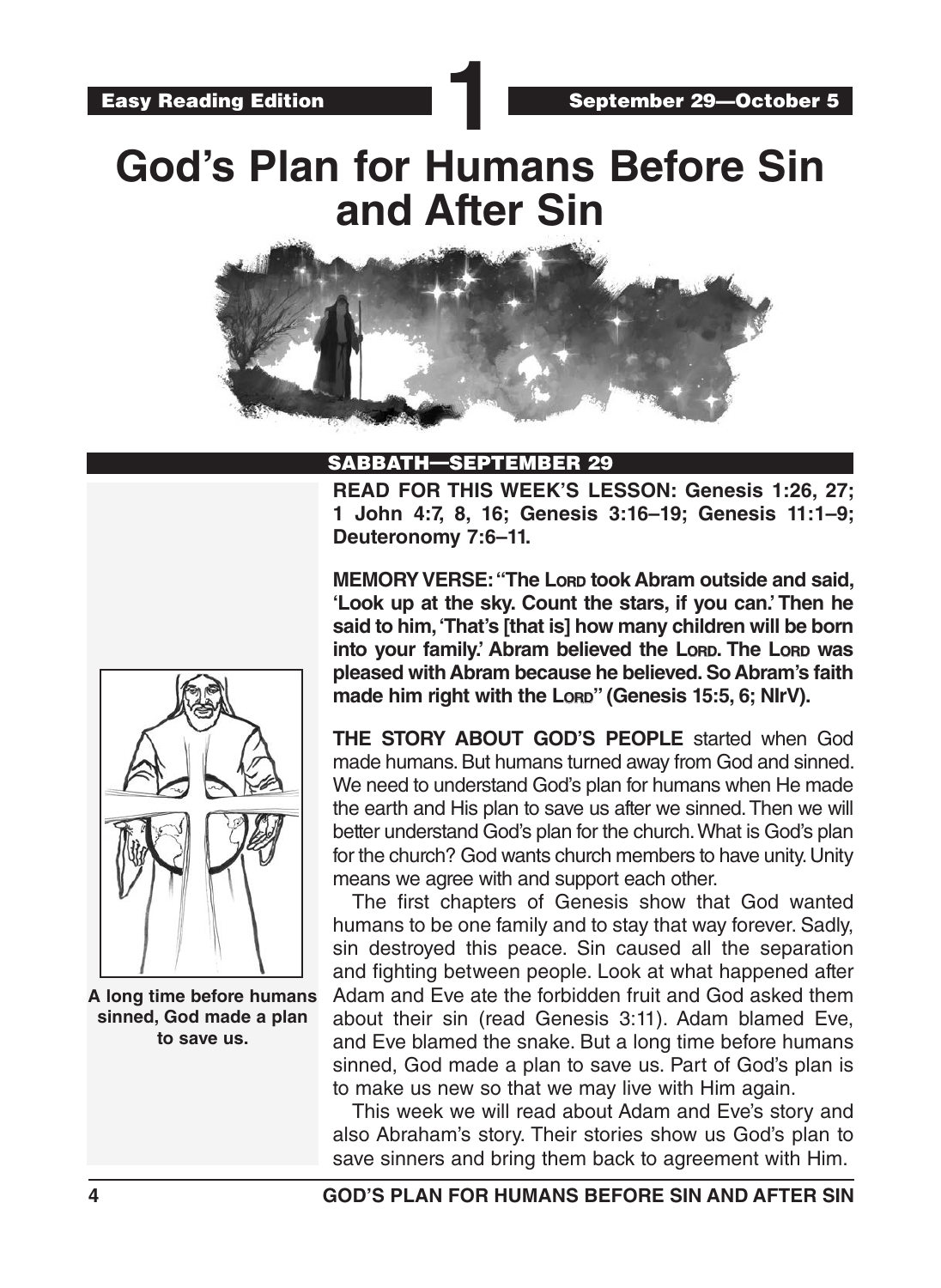### SUNDAY—SEPTEMBER 30 Lesson 1

#### **AGREEMENT STARTS WITH LOVE (Genesis 1:26, 27)**

Genesis 1 and 2 tell us that God made everything on this earth in one week. These two chapters also tell us that all the animals and humans that God made were happy and friendly. There was perfect peace and agreement between all living things on earth. Look at what God says when He finishes making everything. God says everything He made is "very good" (Genesis 1:31). Yes, God means that everything He made is beautiful. But "very good" also means that there was nothing evil on the earth and no fighting anywhere. God's first plan when He made the earth included peace on earth between every living thing. Wow! God made the earth a beautiful place! Everything was perfect and worthy of its Maker. God's first plan for the earth included peace, agreement, and love.

#### **Read Genesis 1:26, 27. What do these verses teach us about how special humans are? How do these verses show us that humans are more special than anything else God made?**

Genesis says that God made humans in His "image [the same in shape, body, face, and mind; a copy] and likeness [the same as something else]" (Genesis 1:26, ICB). What else did God make in His image besides humans? Nothing. So, that makes humans very special. "So God created humans in his own image. He created them to be like [the same as] himself. He created them male and female" (Genesis 1:27, ERV). Many Bible experts have asked: What does it mean to be made in God's image? Does it mean that we look the same as God only in ways that we can see on the outside? Or are we the same as God on the inside too? If yes, then how are we and God the same? What makes God who He is? People have many different answers to these questions. But everyone agrees that the Bible shows us that God is love.

#### **Read 1 John 4:7, 8, 16. How do these verses help us understand where love comes from and how we were made? How did love help everything get along together?**

God is love. Humans also can love. We can love in deep ways. The other things God made cannot love the way we do. So, we can say that our being made in God's image means we can love God and other people very deeply.



**Our being made in God's image means that we can love God and other people very deeply.**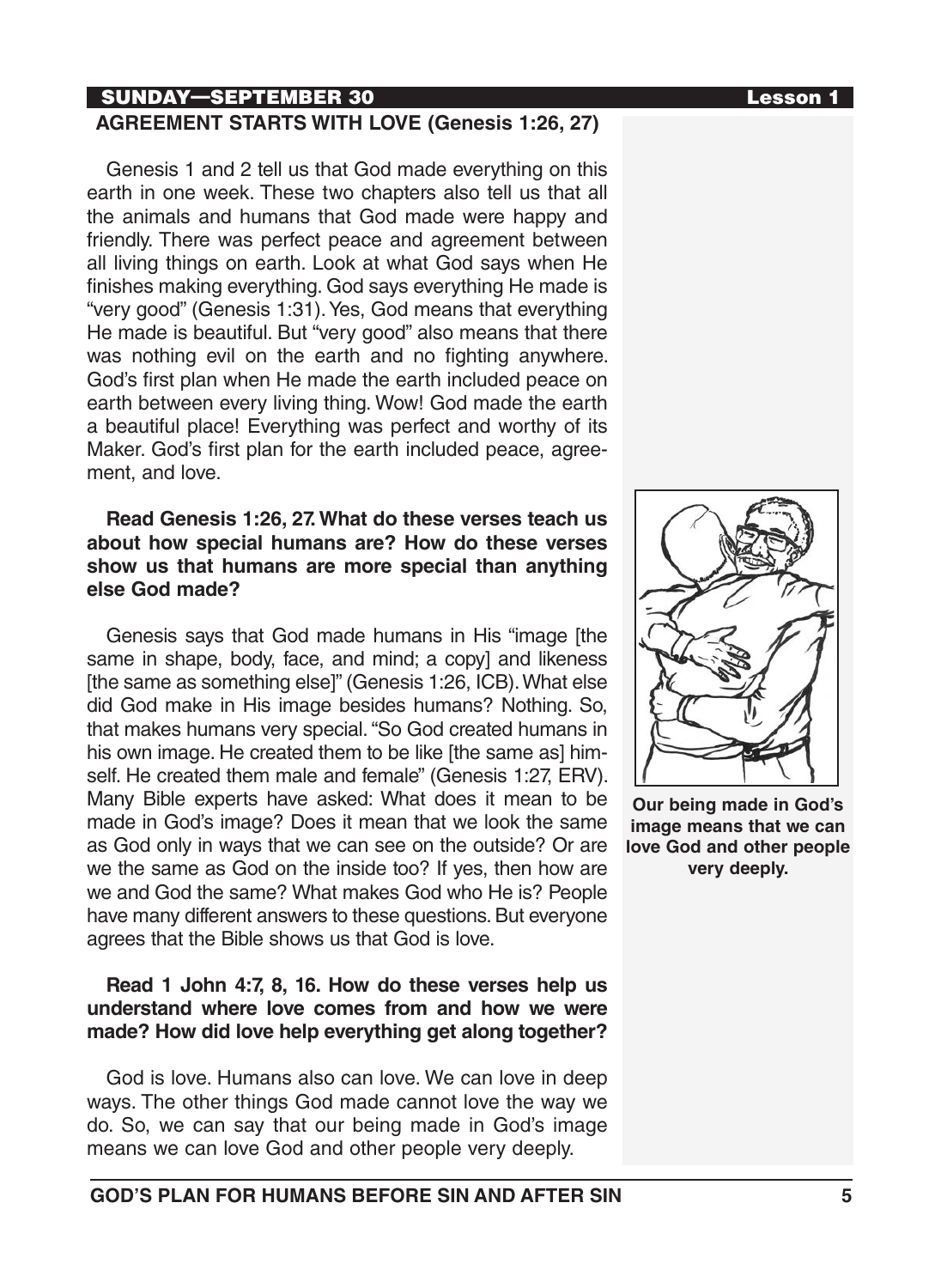#### Lesson 1 MONDAY—OCTOBER 1

#### **WHAT DAMAGE DID SIN CAUSE? (Genesis 3:16–19)**

Sin made many bad things happen. Sin caused an awful separation between all living things that God made. Worse, sin started hate, disagreements, and separations between humans that continue to this day. We see an example of this disagreement happen right away in Adam and Eve's behavior after they sin. What do they do? They blame others for their sin (Genesis 3:12, 13). We do the same thing, right?

#### **How do Genesis 3:16–19 and Genesis 4:1–15 show us the bad things that happened to people because of sin? What did sin do to the peaceful planet God made?**

Adam did not obey God. Adam's sin made many bad things happen. Over time, sin changed everything God made. Sin changed the earth. Sin also changed human hearts. Cain and Abel's story is an example of how sin changed human hearts. Cain and Abel were brothers. Brothers should love and care for each other, right? But Cain wanted to follow his own selfish wishes instead of following God's commands. Cain's selfish heart caused an awful problem between him and his brother, Abel. The problem between them ended in death: Cain killed Abel. How did Cain behave before he killed his brother? He was mad at God (Genesis 4:5). Cain's anger at God led to Cain's anger with his own brother.

After Cain killed Abel, the people on the earth grew more and more evil. "They thought only about evil things all the time" (Genesis 6:5, ERV). This evil led to the Flood that destroyed everything God made on earth. But God did not give up on humans. He saved a small group of humans: Noah and his family. God used Noah and his family to fill the earth with people again.

After the Flood, God gives a promise to Noah and his family. God promises to never destroy the earth with a flood again. God puts His rainbow in the sky to help Noah and his family remember and trust His promise. The rainbow shows Noah's family how much God loved them (Genesis 9:12–17; Isaiah 54:7–10). The rainbow also shows Noah what God is going to do. God is going to go ahead with His first plan that He made before the Flood: God wants a family. He wants a human family who loves Him and is loyal to His law.

**How does sin destroy peace? What can you do right now to help the people around you to have more peace?**



**The rainbow shows Noah what God is going to do. God is going to go ahead with His first plan that He made before the Flood: God wants a family. He wants a human family who loves Him and is loyal to His law.**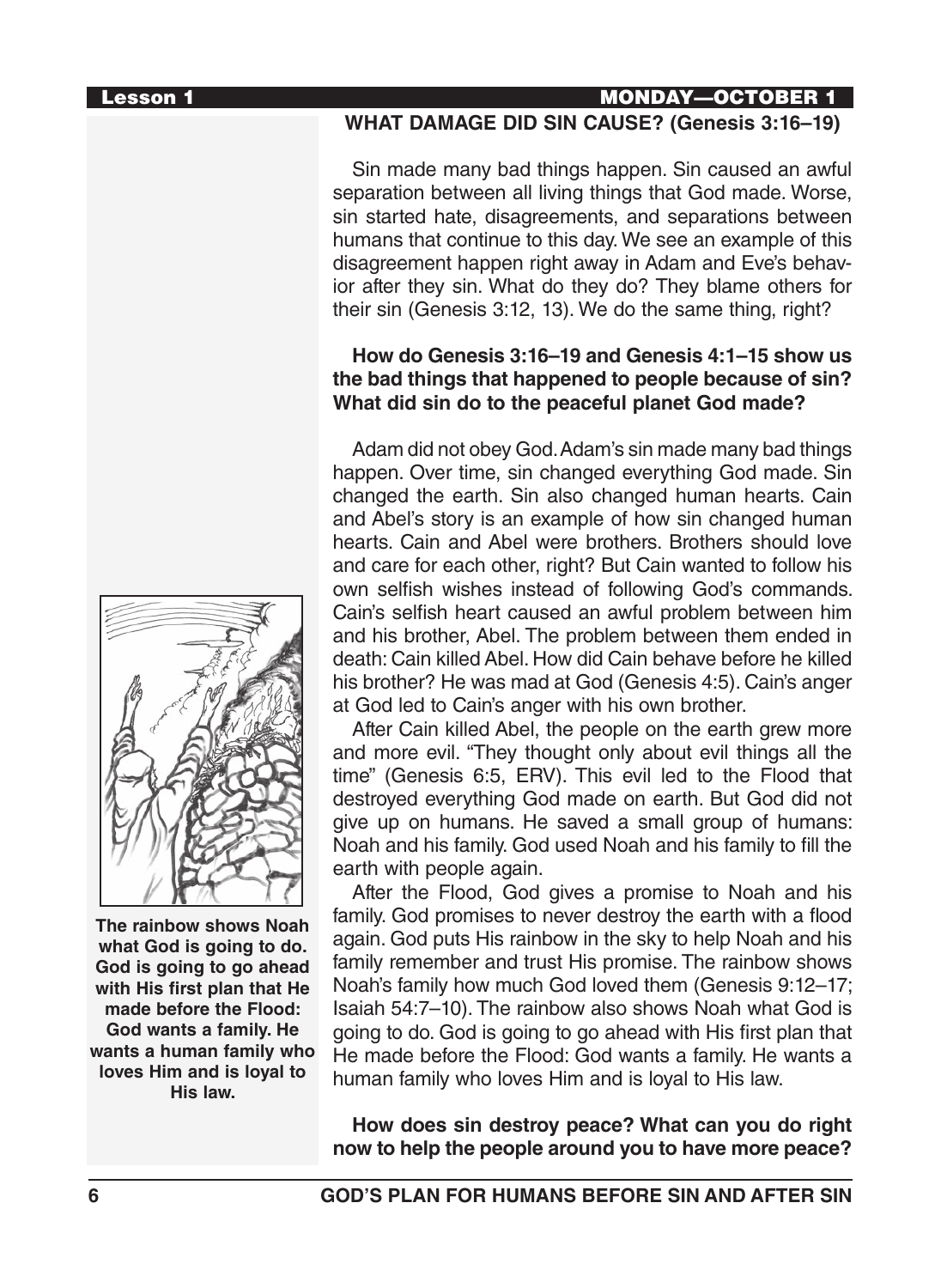#### TUESDAY—OCTOBER 2 Lesson 1

#### **MORE EXAMPLES OF PEOPLE WHO DID NOT GET ALONG (Genesis 11:1–9)**

**Genesis 11:1–9 talks about humans who do not get along. What happened in these verses that makes this problem worse?** 

What happened after the Flood? The Bible tells us that some people decided to build a city and a tall tower in the land of Shinar. Today, Shinar is southern Iraq (Genesis 11:2). Shinar was part of a big area named Mesopotamia. Mesopotamia was very beautiful. This land was between two rivers: the Tigris River and the Euphrates River. Before the Tower of Babel was built, all the people on the earth spoke the same language. But after the Tower of Babel was built, things changed. God forced humans to move away from the Tower of Babel. They moved all over the earth. God caused them to speak many different languages.

Scientists who study the past make it clear that a lot of people have always lived in Mesopotamia from the start of history. The Sumerians were one of the first people who lived there. The Sumerians were the first people to write on clay tablets. They built strong houses and made beautiful jewelry and tools. Sumerians also built temples to different gods. These temples were as big as towers.

Many of Noah's children and their families went to live in the land of Shinar after the Flood. But soon they forgot the God of Noah and the promises He made to never again destroy the earth by a flood. So, the people in Shinar decided to build a tower. Their building the Tower of Babel showed that they were very smart and skillful. They built the tower because they wanted to "be famous" (Genesis 11:4, ERV). "It was God's plan for true religion to help men to get along together. But men started to worship false gods. False worship separated men from God and from each other. That is why the people did not finish building the Tower of Babel. Men thought that building the Tower of Babel had the power to help them get along again. But this plan failed."—*The SDA Bible Commentary [explanation]*, volume 1, pages 284, 285, adapted.

When Adam and Eve sinned, sin separated humans from each other. Their sin also destroyed God's first plan for all living things to get along with each other. Their sin caused humans to separate into many different groups. Many of these groups do not get along to this day.



**"Men thought that building the Tower of Babel had the power to help them get along again. But this plan failed."—***The SDA Bible Commentary [explanation]***, volume 1, page 284, adapted.**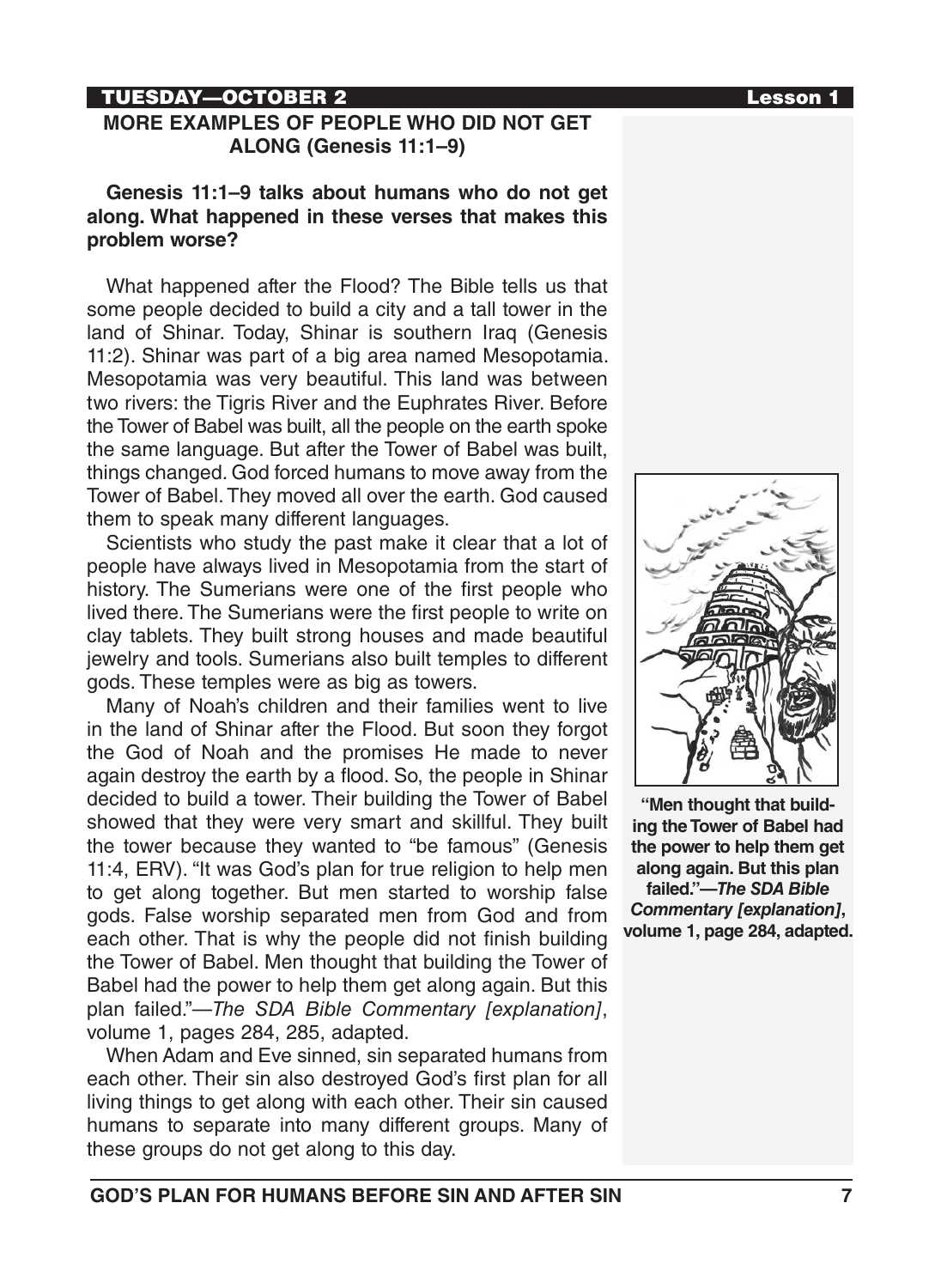### Lesson 1 WEDNESDAY—OCTOBER 3 **ABRAHAM: THE FATHER OF GOD'S PEOPLE (Hebrews 11:8–19)**

What are the top three religions on the earth that worship only one God? They are the religions of the Jews, Christians, and Muslims. All three religions have Abraham as their Father. What does that mean for Christians? Abraham is the spiritual father of the Christian religion. He is an example of how God wants us to serve Him. When God asked Abraham to leave his country in Mesopotamia, God made Abraham a promise. God told Abraham, " 'Good will come to all the families of [on] the earth because of you' " (Genesis 12:3, ERV). What was the good gift that came to all people on the earth because of Abraham? The answer is Jesus.

**Hebrews 11:8–19; Romans 4:1–3; and Galatians 3:29 talk about Abraham's faith. What do these verses tell us about the faith that Abraham had? How does the example of Abraham's faith teach us about getting along together? How do these verses help us understand how important it is for Christians to be in agreement?**



**Abraham is the father of all believers.** 

Abraham is the father of all believers. As our spiritual father, he teaches us important rules about Christian agreement. First, Abraham obeys God (Hebrews 11:8). Second, Abraham hopes in God's promises (Hebrews 11:9, 10). Third, Abraham believes that God will give him a son and many future children the same as there are many stars. Because Abraham believes God's promises, God makes Abraham right with Himself by faith (Romans 4:1–3). Fourth, Abraham trusts in God's plan to save him. The biggest test to Abraham's faith happens when God asks Abraham to put Isaac to death (Genesis 22:1–19; Hebrews 11:17–19).

The Old Testament says that Abraham was God's friend (2 Chronicles 20:7; Isaiah 41:8). Abraham lived a life of faith. He was loyal to God. Abraham obeyed God. Abraham trusted in God's promises. Abraham shows us what our Christian lives should be now.

**Think about what you do and say over the next few days. What can you do to make sure that your words and actions show what you believe?**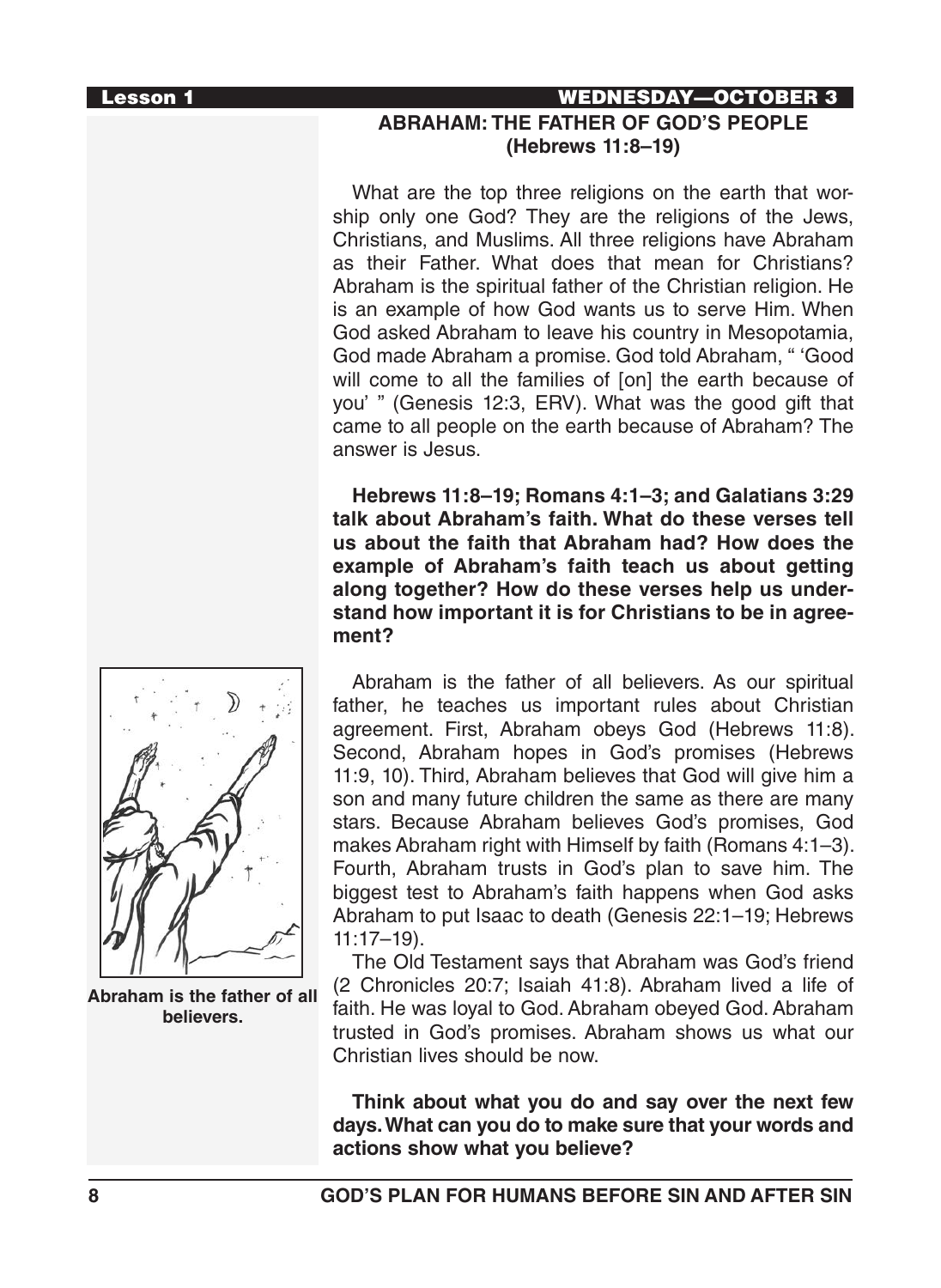#### THURSDAY—OCTOBER 4 Lesson 1 **GOD'S CHOSEN PEOPLE (Deuteronomy 7:6–11)**

God chose Abraham to serve Him. By choosing Abraham, God also chose Abraham's future children, the people of Israel. God chose Israel to show who He was to everyone on earth. God's choice of Abraham and Israel showed God's love. This choice was at the center of God's plan to save all humans after the separation and suffering that sin caused. Our study of the Bible shows us that God works to connect us with Himself again and to make us new. The Bible shows us that an important part of that plan is God's Special Agreement, or Covenant, with the people of Israel.

#### **In Deuteronomy 7:6–11, we learn that God chose Israel as His people. Why did God do that?**

God's love for all humans is the reason He chose Israel as His people. God made a Special Agreement with Abraham and his family. As part of the agreement, God told Israel about Himself. He gave Israel this knowledge and asked them to share it with their children forever. God also wanted Israel to be a part of His plan to save the people on this earth (Psalm 67:2). God's choice of Israel to be His special people shows God's wonderful love. The people of Israel had no reason to brag about anything. They did nothing special to win God's love (Deuteronomy 7:7). God does not choose the strong and powerful to serve Him. He chooses people who know that they are weak and know they are nothing without God (1 Corinthians 1:26–31).

Look at how God blessed Israel: "God wanted to bless Israel more than any group of people on the earth. God gave Israel every spiritual gift. God did not hold back anything good from them. He gave them everything that they needed to become examples of God's goodness to everyone on the earth.

"God planned for Israel's obedience to be a witness to other countries. God had the power to give Israel wisdom and the skill to make things. God was their teacher. He had the power to make Israel holy when they chose to obey His law. If Israel obeyed, God promised to never let them get sick from any diseases. God also promised to make them very smart. God wanted everyone to see how much He blessed Israel. God planned for Israel to be a kingdom of holy leaders and princes. God gave Israel everything they needed to become the top nation on earth."—Ellen G. White, *Christ's Object Lessons*, page 288, adapted.



**God does not choose the strong and powerful to serve Him. He chooses people who know that they are weak and know they are nothing without God.**